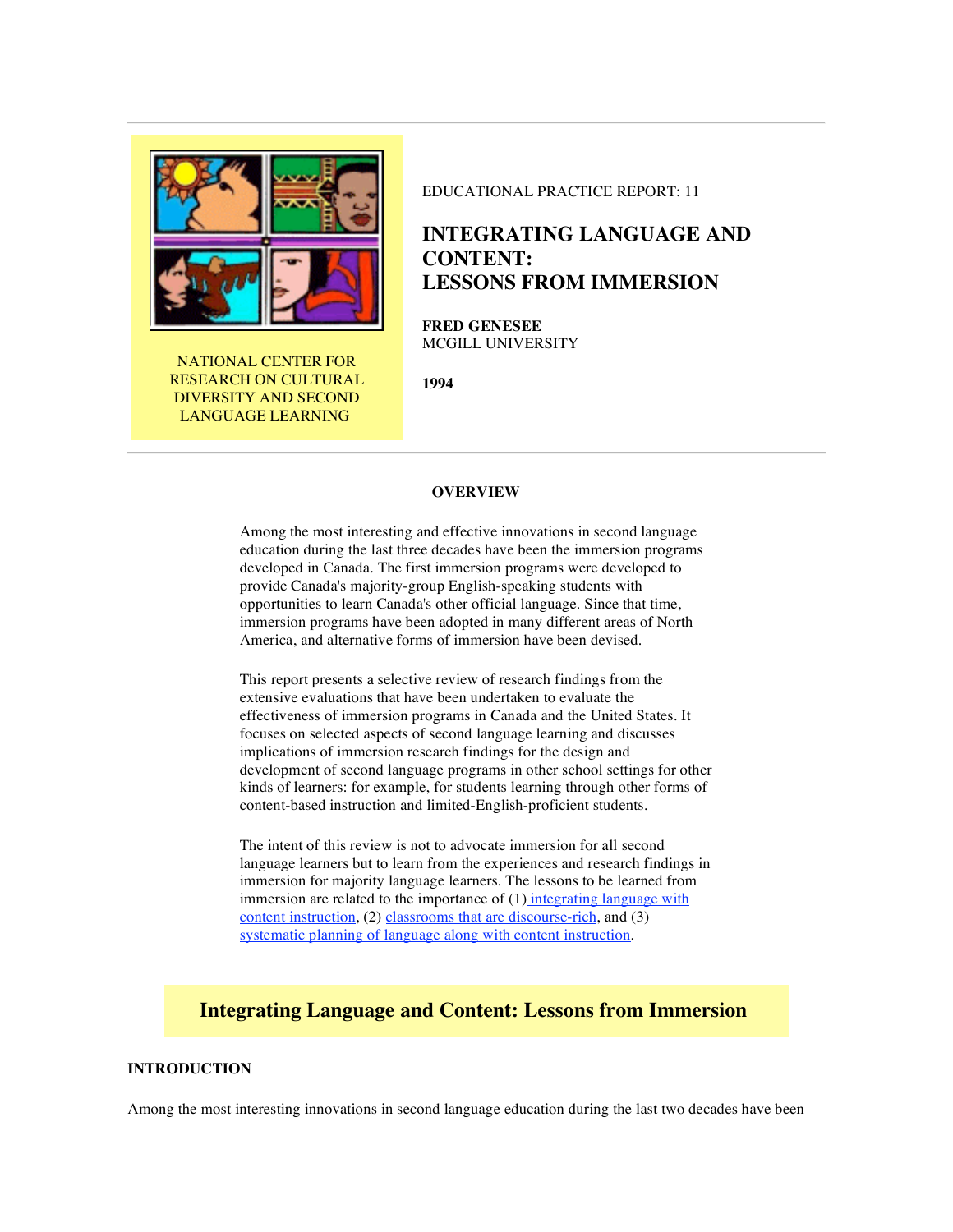the second language immersion programs developed in Canada (Genesee, 1987; Lambert & Tucker, 1972; Swain & Lapkin, 1982). Immersion programs were initially developed to provide majority-group Englishspeaking Canadian children with effective means of attaining proficiency in French, Canada's other official language. Since their inception in 1965, immersion programs have been set up in a variety of second languages, including such indigenous languages as Mohawk (Holobow, Genesee, & Lambert, 1987) and such non-official heritage languages as Hebrew (Genesee & Lambert, 1983) and Ukrainian (Lamont, Penner, Blowers, Mosychuk, & Jones, 1976). There are also numerous immersion programs in the United States (Genesee, 1985).

At the time that immersion programs were first introduced in 1965, they were a radical educational experiment. In order to monitor their effectiveness and consequences for the participating students, researchers in Canada and the United States carried out extensive evaluations of them. The results of these evaluations provide a detailed and comprehensive understanding of immersion and its outcomes. This report is not a comprehensive review of findings from this research. Rather, it focuses on selected aspects of second language learning that are important for the design of second language programs in other school settings and for other kinds of learners. For example, issues of second language pedagogy are important for educational planners working with limited-English-proficient (LEP) students, given the long-term goal of English language proficiency for these students. However, the intention of this report is not to advocate the use of immersion-type programs for limited-English-proficient students from minority language backgrounds. The best educational approach for these learners includes an emphasis during the early grades on development of the home language, including literacy, so that the learners' academic development can proceed more effectively, and their second language learning can be based on well developed first language skills (Cummins, 1981).

From a review of research findings on immersion programs, at least three major lessons can be learned. These lessons are important for the design and implementation of second language instruction for second language learners in other types of programs.

### **LESSON 1**

The first and most general lesson to be learned from immersion is that second language instruction that is integrated with instruction in academic or other content matter is a more effective approach to teaching second languages than methods that teach the second language in isolation. Research has shown consistently that immersion students acquire functional proficiency in French, or in other second languages, that surpasses that of students in all other forms of second language instruction to which immersion has been compared (Genesee, 1987). The integration of language instruction with content instruction is the hallmark of the immersion approach.

There is an important contrast between the integrated approach used in immersion and the conventional grammar-based approaches used in some other programs. In immersion, second language teaching is embedded in a rich and meaningful communicative context. The goal of learning language is not grammatical perfection, but meaningful communication among students and teachers. Students remain motivated to learn the second language when they have a sense of academic accomplishment and of increasing competence in using the second language for communicative purposes. The behaviorist notion of "practice" as a means of learning, which is prevalent in conventional programs, is replaced in immersion-type programs by the notion of "creative construction," in which learners are encouraged to experiment with linguistic forms in order to communicate with one another and with their teachers about academic and social matters . Errors in language use are not seen as bad, but rather as indications of the learners' active efforts to master a complex linguistic system. In immersion, the learner is seen as progressing through a series of stages toward full target language proficiency; the learner is not expected to start off like a native speaker.

From a pedagogical point of view, the integration of language and academic instruction in immersion programs means that mastery of academic skills and information provides a natural basis for second language teaching and learning. Language serves as a vehicle for discussions of academic matters and is only a secondary focus of instructional attention. Indeed, language learning in immersion is secondary to academic achievement. In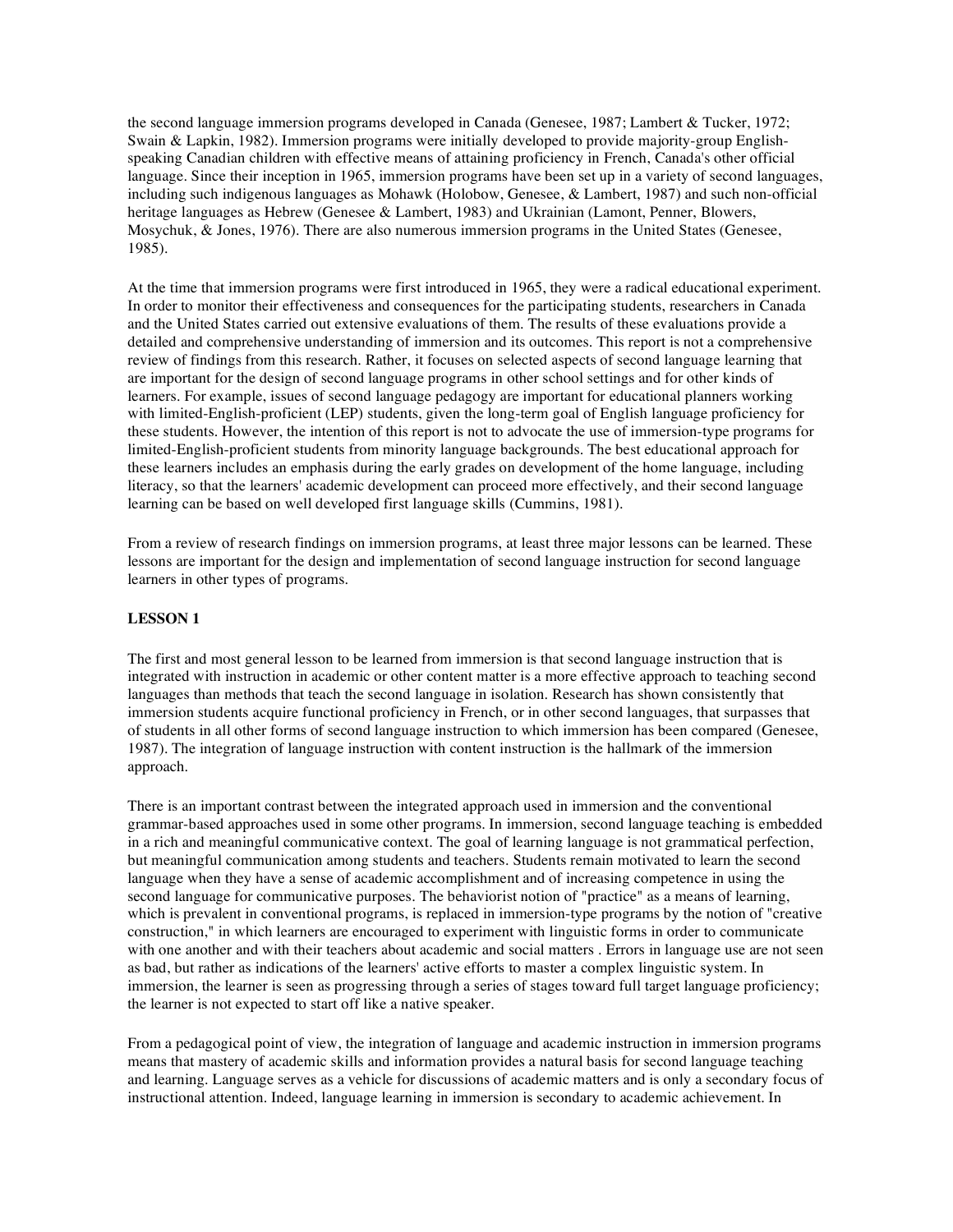immersion, instructional planning is not based on some structuralist theory of language, as it often is in conventional programs. It is based on the intellectual skills and knowledge considered important for every child to acquire. Students are expected to acquire the language skills that are important for communicating about and understanding the academic subject matter set out in the program of instruction. Proficiency in the target language is not seen as a prerequisite to academic development but rather as a co-requisite. It is a means to an end.

During the last ten years, there has been a general shift in second language education away from teaching language in isolation toward integrating language and content instruction (Enright & McCloskey, 1989). There are at least four reasons for this shift (Snow, Met, & Genesee, 1989).

First, language is acquired most effectively when it is learned for communication in meaningful and significant social situations. In life at large, people use language to communicate what they know, what they want to know, and their feelings, and desires. For school-aged learners, the academic content of the school curriculum can provide a meaningful basis for second language learning. In programs of instruction where language is taught as an end in itself, students often lack motivation. Of course, understanding academic content is an effective motivation for language learning only to the extent that the content is interesting or of some value to the learners. The content of integrated second language instruction need not be academic; it can include any topic, theme, or non-language issue of interest or importance to the learners.

Second, the integration of content and second language instruction provides a substantive basis for language learning. Important and interesting content, academic or otherwise, provides students with a meaningful basis for understanding and acquiring new language structures and patterns. Similarly, authentic classroom communication, about matters of academic or general interest to the students, provides a purposeful and motivating context for learning the communicative functions of the new language. In the absence of important content and authentic communication, language can be learned only as an abstraction devoid of conceptual or communicative substance. Few school-aged learners are interested in learning language that serves no meaningful function.

A third reason for this shift toward language and content integration comes from the relationship between language and other aspects of human development. Primary or first language acquisition naturally goes hand in hand with cognitive and social development. Language, cognition, and social awareness develop concurrently in pre-school and young school-aged children. Indeed, language is an important medium through which social and cognitive development normally proceed (Ochs,1988). Teaching second or foreign languages in isolation dissociates language from other aspects of human development. In contrast, integrated second language instruction for young second language learners seeks to keep these components of development together so that second language learning is an integral part of social and cognitive development in school settings.

A final reason for integrating second language instruction with authentic content and communication concerns the very nature of language itself. Although some language theorists continue to emphasize the universal aspects of language and language learning (Chomsky, 1986), others are pointing out that language is not monolithic. Researchers who study language in context (the functional variationist approach) emphasize the tremendous variation in the formal and functional characteristics of language from one context to another (Halliday, 1985; Wells, 1985). For example, a great deal of attention has been given to differences in the way language is used in school settings versus non-school settings (Cummins, 1981; Heath, 1983; MacLure & French, 1981). Current evidence indicates that the way language is used in particular academic domains, such as mathematics, is not the same way it is used in other academic domains, such as social studies (Short, 1994). Knowing how to use language in one context does not necessarily mean knowing how to use it in another. The integration of second language instruction with content instruction (e.g., science or history) respects the specificity of functional language use.

This general shift away from teaching second languages in isolation has resulted in the development of a variety of integrated approaches and methods to second language teaching. Immersion is a specific type of integrated second language instruction--one that focuses on the acquisition of language skills for academic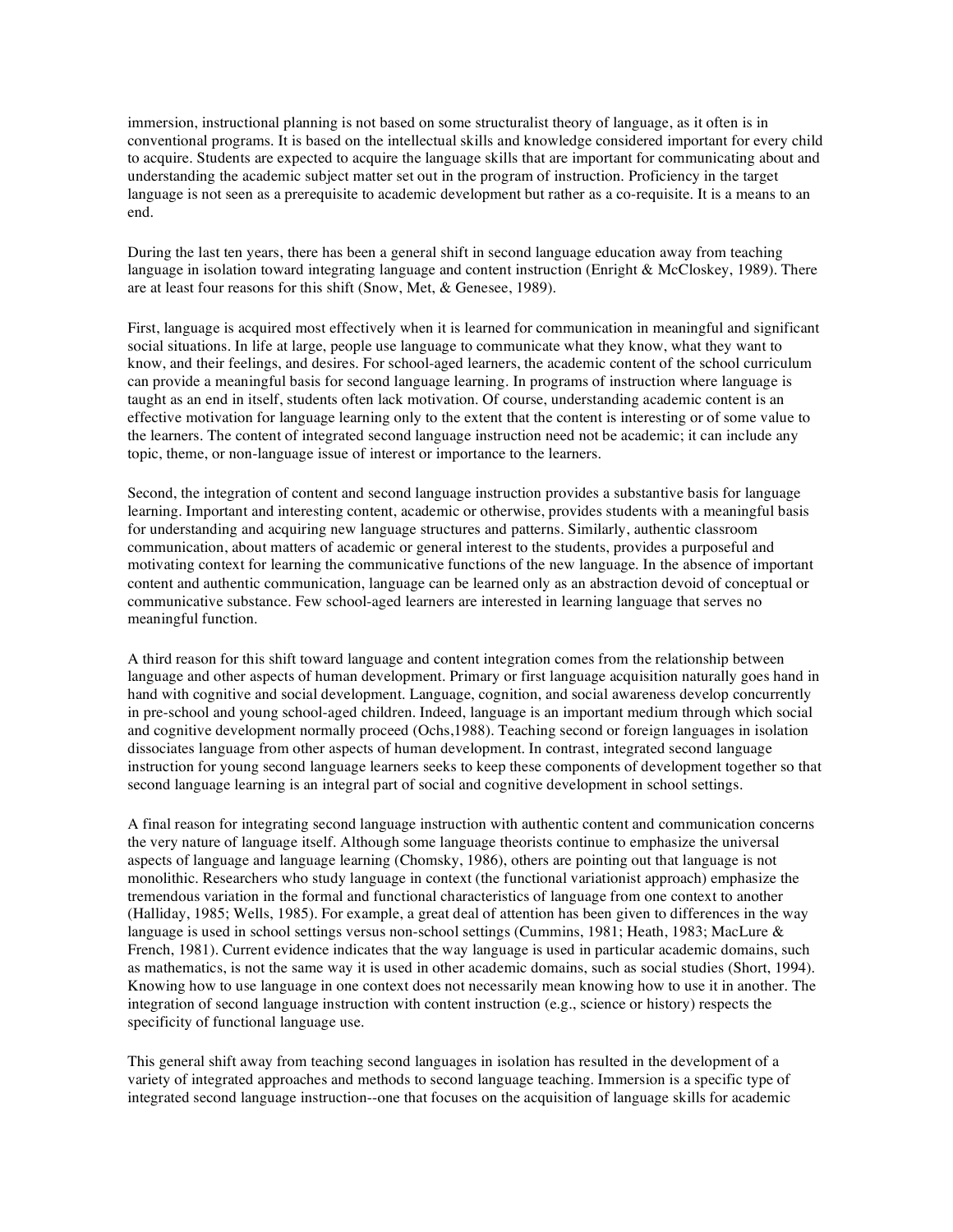purposes. Immersion is also unique in its primary focus on academic instruction. Mastery of academic content is considered as important as--indeed, perhaps more important than--mastery of the second language. In fact, immersion programs are regarded as highly successful by researchers, educators, and parents, despite evidence of certain linguistic shortcomings (which will be discussed later in this report), because the academic achievement of immersion students is comparable to that of students educated through their native language. In comparison, some other integrated methods focus primarily on language teaching. They use content as a vehicle for promoting second language learning. For example, intensive second language programs in Canada use content and thematic units to teach French as a second language (Lightbown & Spada, 1994). Success in these programs is assessed primarily in terms of how much language learning has occurred. Mastery of the content is considered secondary.

The success of immersion programs as an integrated approach to second language instruction is evident from research showing that the participating students acquire the second language skills they need to acquire academic skills and knowledge appropriate for their grade level. This is no small achievement considering that students master such cognitively sophisticated subjects as high school mathematics, chemistry, and history (Genesee, 1987).

# **LESSON 2**

Research has consistently indicated that there are no negative effects to the native language development or academic achievement of students in immersion programs (Genesee, 1987, chap. 3). As a result, researchers have shifted their attention away from these areas of inquiry in order to take a closer look at second language acquisition in immersion programs.

Research has shown that immersion students often perform as well as native French-speaking students on tests of reading and listening comprehension in French. However, they seldom achieve the same high levels of competence in speaking and writing as they achieve in comprehension.

Detailed analyses of the oral and written production skills of immersion students indicate a number of specific shortcomings. First, students" grammar is less complex and less redundant than that of native speakers. Whereas native speakers have a number of different ways of expressing the same ideas, immersion students have fewer ways--often, only one. Second, their grammar is influenced by English grammar. For example, for some verbs in English that use particle constructions (e.g., look for, listen to), the equivalent French verb is not followed by a particle (*chercher, écouter*). French immersion students tend to insert a preposition in French for the English particle, leading to incorrect constructions like *"Je cherche pour mon stylo"* instead of the correct *"Je cherche mon stylo."* Third, immersion students' use of language is often nonidiomatic (Genesee, Holobow, Lambert, Cleghorn, & Walling, 1985; Spilka, 1976). More specifically, their lexical and syntactic usage deviates from that of native speakers in ways that are not incorrect but that are uncommon or unusual. These and other findings suggest that the productive language skills of immersion students are linguistically truncated, albeit functionally effective (Genesee, 1987).

How can we explain the gap between immersion students' productive and receptive language skills? On the one hand, Krashen (1985) and other researchers have argued that comprehensible input is important for second language acquisition. That is to say, students can only acquire language that they can understand. In this regard, immersion programs provide extensive comprehensible input. This is evident from the impressive performance of immersion students on tests of comprehension. This is also evident from the consistent finding that immersion students attain the same level of achievement in academic subjects (such as mathematics) as students receiving instruction in these subjects through their native language.

On the other hand, to understand immersion students' productive language skills, we need to examine more precisely the ways in which the target language is used in immersion classrooms. Although we lack extensive and detailed information about this (Swain & Carroll, 1987), the available research evidence suggests that students in many immersion classes are given few chances to speak during class and even fewer opportunities to initiate the use of language. Most often, students use language in response to questions or comments initiated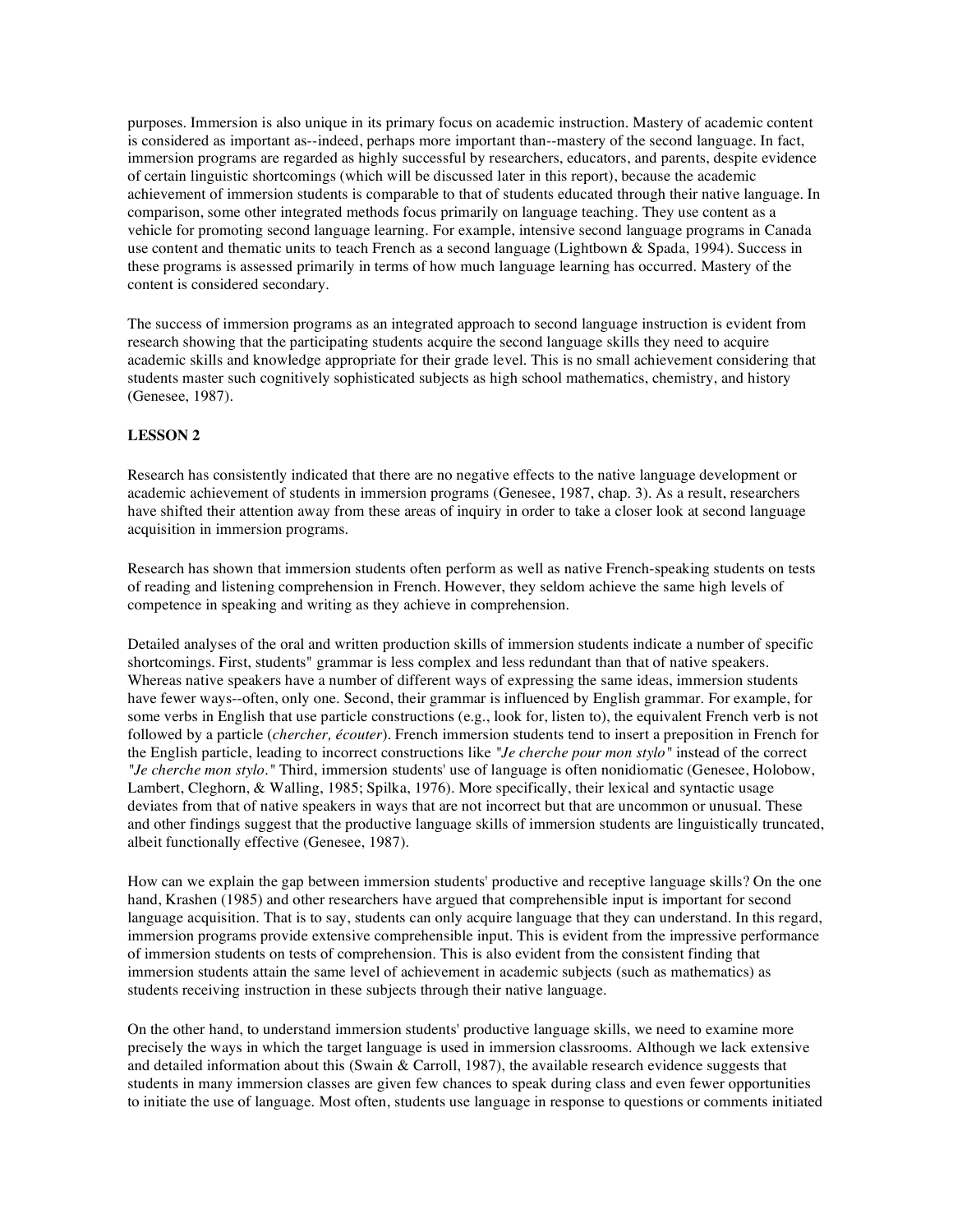#### by the teacher.

The findings from a research project undertaken by Lengyel & Genesee (1975) illustrate this point. The purpose of the project was to document the language development of individual immersion students over the course of an academic year, and to examine the linguistic environment in which this development took place. Most previous research on immersion had focused on groups of learners, rather than on individual students. Lengyel and Genesee observed the language used by a young Anglophone boy in a Grade 1 French total immersion class. He was observed during non-language classes, such as social studies, in order to obtain representative samples of his language use when the classroom focus was not on language itself. The student wore a powerful wireless transmitter so that everything he said and everything that was said around him could be recorded. For comparison purposes, another young Anglophone boy in an all-French school was similarly observed and recorded.

Each boy was recorded for one hour every other week during an entire school year. With the intention of creating a written record of the students' language development, researchers transcribed the recorded language samples from each boy and from their classmates and teachers. What was most striking from the recordings was the lack of verbal output from either boy. The boys were given very little chance to speak and even less chance to initiate language or engage in interactive discourse with either their teachers or their classmates. Analysis and detailed description of the recorded language was impossible due to the students' insufficient output. Most of the language in the recordings came from the teachers. These findings are similar to those of Swain (1988), who found that only about 14% of the utterances of immersion students in teacher-fronted classrooms were longer than a clause. These findings suggest that the non-native-like production skills of immersion students may result, in part, from reaming environments in which there is a lack of opportunity to engage in extended discourse.

Evidence from yet other studies indicates that students who have extended opportunities for classroom discourse in the target language, even with other nonnative speakers, are at an advantage for acquiring language production skills. This evidence comes from a comparison of an activity-centered immersion program with a teacher-centered immersion program (Stevens, 1976). Both were late immersion programs, in which students began to use French as the primary medium of instruction when they entered Grade 7, or when they were approximately 12 years of age. In the activity-centered program, French was used to teach language arts, mathematics, and science for half the day; English was used to teach the other subjects during the remainder of the day. The students in this program worked actively at learning centers situated around the classroom. The students were offered a number of learning activities at each center and were free to choose from among the alternatives. The projects chosen by the student soften included hands-on activities (e.g., building models, preparing blueprints, or gathering collections of objects) in addition to strictly language-related work (e.g., library research). Thus, much of the students' second language learning occurred in conjunction with immediate and concrete physical activity. The students were encouraged to interact in French by working on projects together or consulting each another as their work progressed. Moreover, they were expected to make oral and written reports in the second language on the progress of their work. The activity-centered classrooms were animated with lively and vocal students chattering away in French. The teachers in these classrooms acted more as consultants and advisors than as disseminators of information. Thus, two important features of this program were its focus on activities as a basis for second language learning and its focus on individual choice of learning activities.

In contrast, the students in the teacher-centered classrooms all worked on the same projects at the same time and in the same way; students were offered less activity-based learning and much less individual choice in learning activities. An additional difference between these two types of classrooms was that the teachercentered program provided a full day of instruction through French, whereas the activity-centered program used French for only about 40% of the school day.

Despite the greater use of French in the teacher-centered classrooms, students in the activity-centered classrooms attained the same levels of proficiency in French speaking and listening comprehension, and almost the same levels of proficiency in French reading and writing, as did the students in the teacher-centered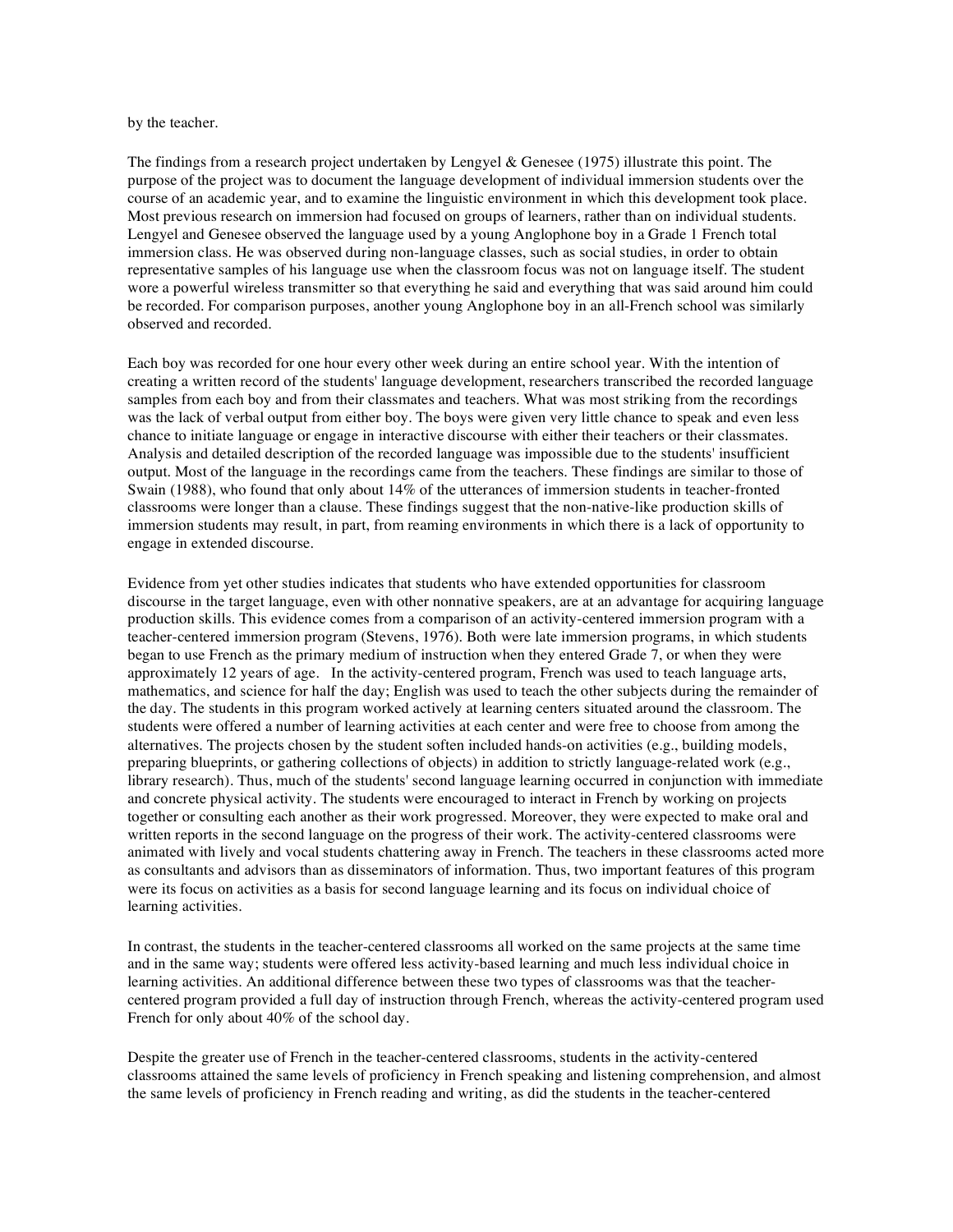program. The comparative success of the activity centered classes can be attributed to two main factors: 1) students had regular opportunities for extended discourse in French with peers in a stimulating and enjoyable atmosphere; and 2) students were highly motivated to learn the second language because they were given the opportunity to use the target language in situations of personal choice.

Another way of providing opportunities for immersion students to use the target language productively is by including native speakers of the language in the same classrooms. Research has shown that immersion students in classes with native French-speaking classmates attain higher levels of oral French proficiency than comparable students in classes without French-speaking peers (Genesee, 1987). These studies make a strong case for two-way bilingual programs that are being implemented in the United States (Lindholm, 1990). In twoway programs, monolingual students of English and Spanish, for example, are taught through the medium of their second language during part of the school day. For the English-speaking students, the program is similar to Spanish immersion, and for the Spanish-speaking students, it is similar to English immersion. The difference between this and conventional one-way immersion programs is that students in two-way programs have the opportunity to use the target language with native-speaking peers. This has obvious benefits for second language learning.

Thus, the second lesson to emerge from research on immersion is that integrated second language approaches that provide opportunities for extended student discourse, especially discourse associated with activities selected by individual students, can be particularly beneficial for second language learning in school settings (Ellis, 1984).

# **LESSON 3**

The language development of immersion students depends on two aspects of the learning environment of the school: the explicit language curriculum and the implicit language curriculum. The explicit curriculum consists of language arts instruction and other instruction during designated aspects of language are taught for limited and specified periods of time. Like other academic subjects in North American schools, language arts are taught and learned relatively formally. Teachers have explicit language arts objectives and designated time lines for teaching those objectives, and the objectives are often unrelated to the rest of the curriculum (although this is changing as more teachers use whole language approaches).

The implicit language curriculum consists of all other instruction in which language is the medium but not the object of instruction, as in mathematics, science, and social studies lessons. The implicit language curriculum does not have explicit language learning objectives. Rather, it is reflected in all language that is used to teach academic subjects. The implicit curriculum is embedded in the academic content and materials of the program of study and in the ways in which teachers use instructional materials to teach academic content. It is also associated with incidental language reaming. The implicit language curriculum is most important for language development for two reasons: 1 ) the implicit curriculum provides students more exposure to the target language than does the explicit curriculum, and 2) it provides students with exposure to the target language in an authentic and meaningful context, which, as we saw earlier, is conducive to language learning.

One would expect immersion students' language development to be continuous to the extent that the implicit language curriculum allows for and actively promotes continuous development. Is this what happens? On the one hand, research indicates clearly that immersion students are able to handle increasingly complex academic material that is taught through the second language (Genesee, 1987; Swain & Lapkin, 1982). To this extent, then, immersion students appear to be developing increasingly complex functional language skills.

On the other hand, research findings show that the language development of immersion students is not continuous and does not correspond directly to the amount of input they receive. A particularly striking case in point is seen in comparisons between students in early and late immersion programs. In early immersion programs, instruction in French begins in kindergarten, whereas in late immersion programs, it is delayed until Grade 7 (or until students are approximately 12 years of age). Early immersion programs typically provide students with much more exposure to the target language than do late immersion programs, because in the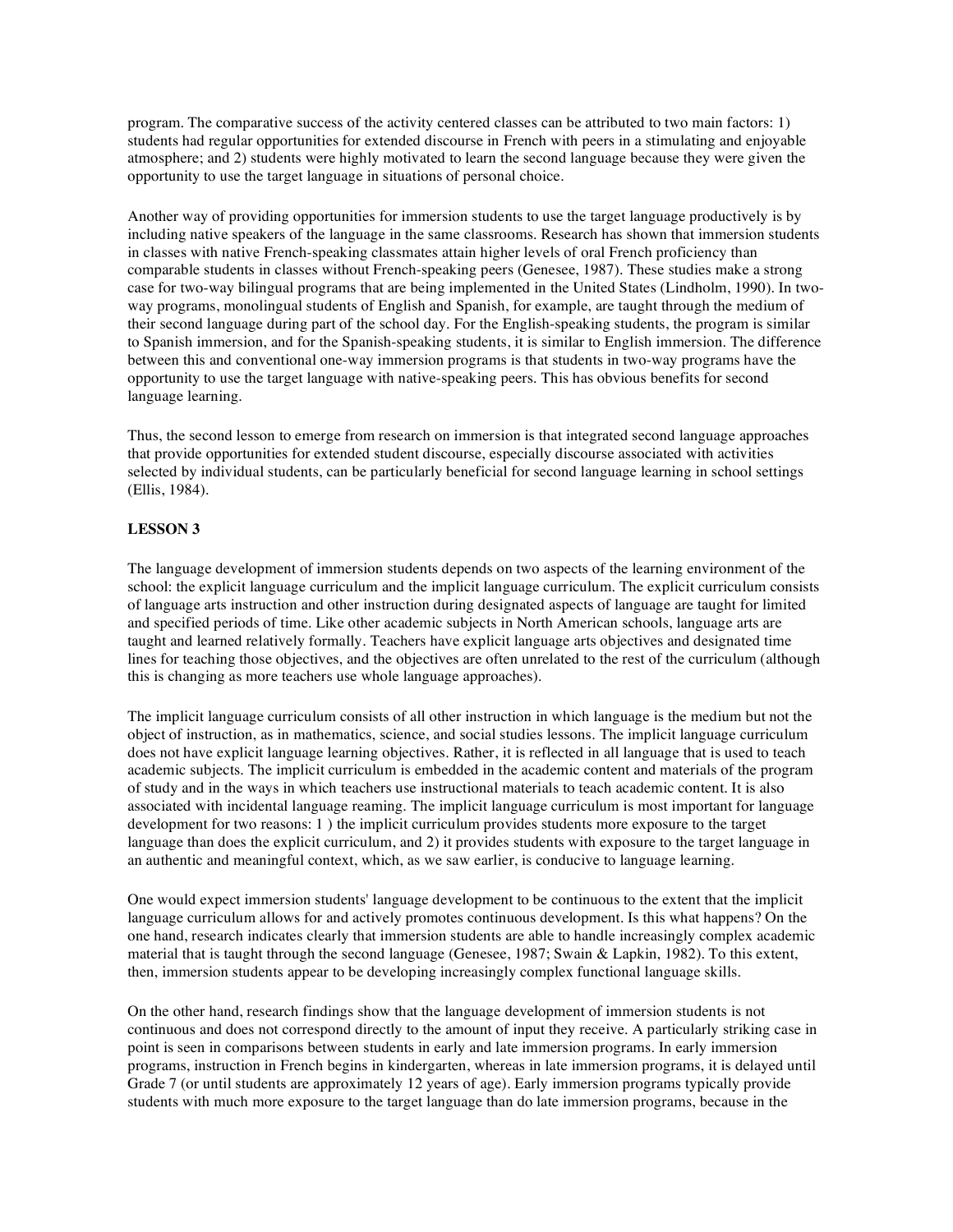former program, the target language is used as a medium of instruction much earlier. In some cases, early immersion provides two to three times more exposure. However, research in Montreal has shown that students in two-year late immersion programs often achieve the same levels of proficiency in most aspects of French as students in early total immersion programs (Genesee,1981).

The fact that late immersion students can attain the same levels of second language proficiency as early immersion students, despite significantly less exposure to the target language, attests to the general cognitive maturity and learning efficiency of older learners. At the same time, the fact that early immersion students do not necessarily out perform late immersion students, despite considerable extra time studying in French, suggests that there is not a direct relationship between students' language development and the amount of exposure to the target language. This is supported by Adiv (1980) in a study of the oral language development of Grade 1, 2, and 3 early total immersion students in Montreal. In this study, Adiv examined in detail the students' acquisition of 17 specific linguistic structures. (e.g., use of prepositions, direct and indirect object pronouns, and certain idiomatic expressions). She found that even by Grade 3, most of the students had failed to master most of these structures.

Assuming for the sake of the present discussion that these results do not simply reflect absolute limitations on second language learning in classrooms that include no native speakers of the target language, the results raise important questions about the implicit language curriculum of immersion programs. In particular, they raise important questions about how immersion teachers use language to teach academic subjects. Does the language used by immersion teachers to teach content material change in developmentally significant ways as the material itself becomes progressively more complex from one grade to the next? Do immersion teachers or the academic tasks they set for their students demand progressively more complex language from their students as the material becomes more complex? If the students' language skills are to develop fully, then immersion teachers must model progressively more complex language and use instructional activities that demand progressively more complex language skills from their students.

Swain (1988) examined the ways in which a number of early immersion teachers used French to teach a variety of academic subjects. She found that the teachers limited their language use in certain important ways. They used a functionally restricted set of language patterns; they corrected content more often than linguistic form; they were inconsistent in their corrections of linguistic form; and they provided students with few opportunities to engage in extended discourse. In a particularly revealing episode, Swain noted that one immersion teacher who was teaching a history lesson used a predominance of present tense verbs. One might have expected a history lesson to provide a natural context for using and learning past tense verbs. Indeed, part of the rationale underlying immersion is that students will learn the particular language skills that are used for the instruction of academic material because those skills are necessary for mastery of that material.

Swain's results suggest that, without systematic plans, immersion teachers may adopt strategies that are not optimal for promoting second language learning (Swain & Carroll, 1987). In fact, one could imagine that in order to make the academic material as comprehensible as possible, immersion teachers might actually adopt communication strategies that rely on linguistic skills their students already have. In other words, the students are not challenged to learn new language skills.

Immersion teachers need instructional plans in which language objectives are systematically integrated with academic objectives (Brinton, Snow, & Wesche, 1989; Snow, Met & Genesee, 1989). This, in turn, means that at the outset teachers must specify the language skills that are important for students to learn (Short,1991). Academic tasks and instructional strategies must be selected carefully so that teachers are compelled to model and demand these designated language skills. Careful selection of academic tasks is also important so that students are obliged to use and learn targeted aspects of the language. In the absence of such plans, teachers may provide language learners with inconsistent and possibly even random information about target language forms. Instructional materials that use communicative tasks to focus systematically on structural aspects of the language have been developed and used in immersion programs in Canada on an experimental basis. Evaluations of these materials indicate that student learning of the targeted grammatical features can be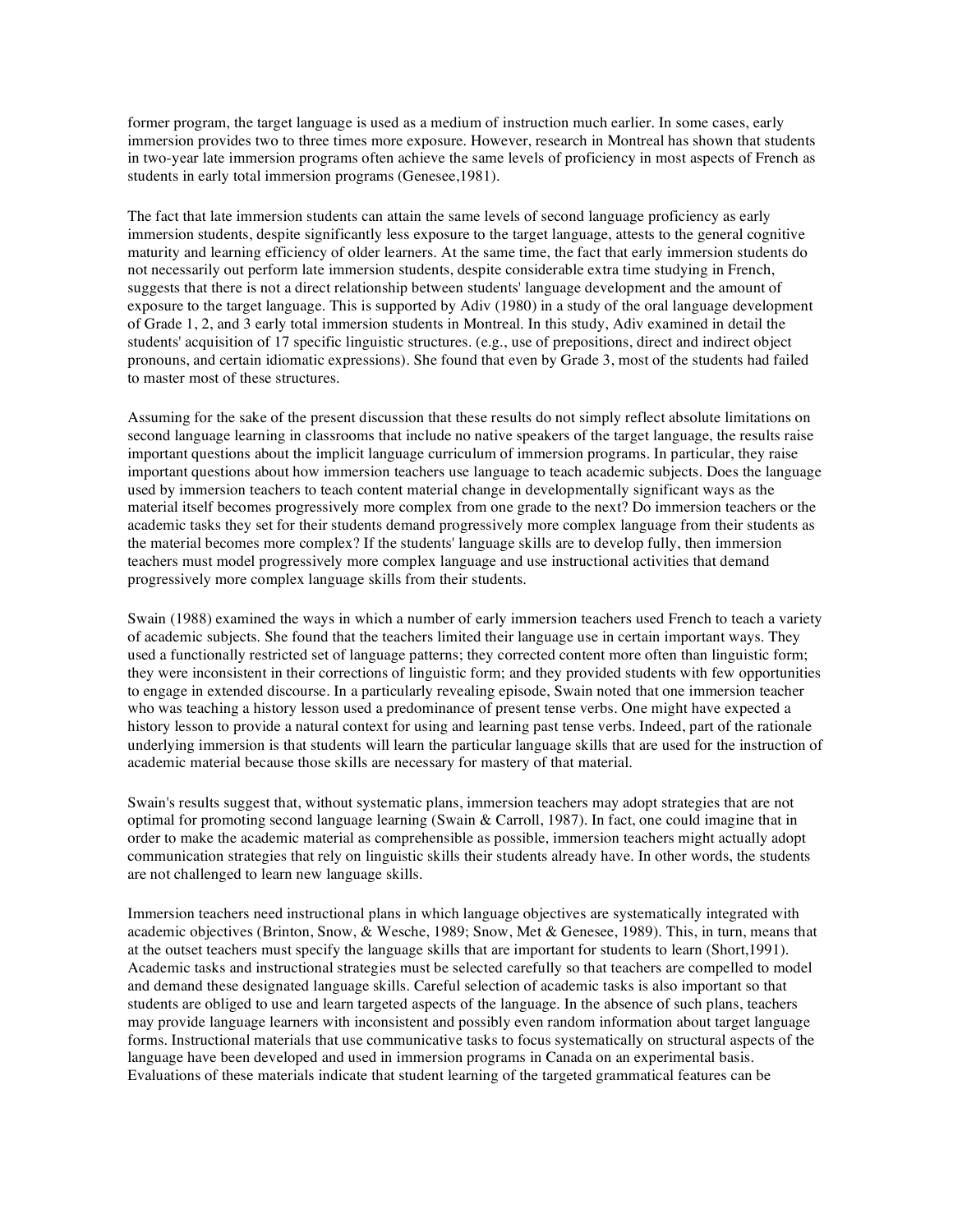enhanced through such an approach (Day & Shapson,1991; Harley, 1993; Lyster, 1994).

These recommendations should not be construed as a call for less focus on communication and meaning and more focus on formal language instruction, but rather, for more systematic attention to the way in which language is used to express meaning and to teach content (Lightbown, 1989). Although these recommendations are based on an analysis of the results of second language learning in immersion programs, they apply to any program of second language instruction that integrates content with language instruction.

The third lesson to be learned then from immersion is that there should be a systematic plan that integrates language and academic objectives.

# **SUMMARY**

To summarize, research results from evaluations of alternative forms of second language immersion programs suggest at least three lessons of general relevance for second language instruction:

- 1. instructional approaches that integrate content and language are likely to be more effective than approaches in which language is taught in isolation;
- 2. the use of instructional strategies and academic tasks that encourage active discourse among learners and between learners and teachers is likely to be especially beneficial for second language learning;
- 3. language development should be systematically integrated with academic development in order to maximize language learning.

There is no doubt that immersion programs are the most effective approach available to second language teaching in school settings. The purpose of this review is not to criticize the immersion approach nor to question its effectiveness, although are clearly areas where improvements in the program are needed. Nor is the purpose of this review to recommend immersion-type programs for limited-English-proficient students from minority language backgrounds. There are solid theoretical and empirical grounds for favoring programs for LEP students that promote the development of their home language before and along with development of English (Cummins, 1981). The objective of this report has been to analyze selected findings from research on immersion in order to understand more clearly a number of important issues in second language teaching and to promote a long-term view to improving second language learning in school settings.

#### **REFERENCES**

Adiv, E. (1980). *An analysis of second language performance in two types of immersion programs.* Unpublished doctoral dissertation, McGill University, Montreal.

Brinton, D., Snow, M., & Wesche, M. (1989). *Content-based second language instruction.* New York: Newbury House.

Chomsky, N. (1986). *Barriers.* Cambridge, MA: MIT Press.

Cummins, J. (1981). The role of primary language development in promoting educational success for language minority students. In *Schooling and language minority students: A theoretical framework* (pp. 1 -50). Los Angeles: Evaluation, Dissemination and Assessment Center.

Day, E., & Shapson, S. (1991). Integrating formal and functional approaches to language teaching in French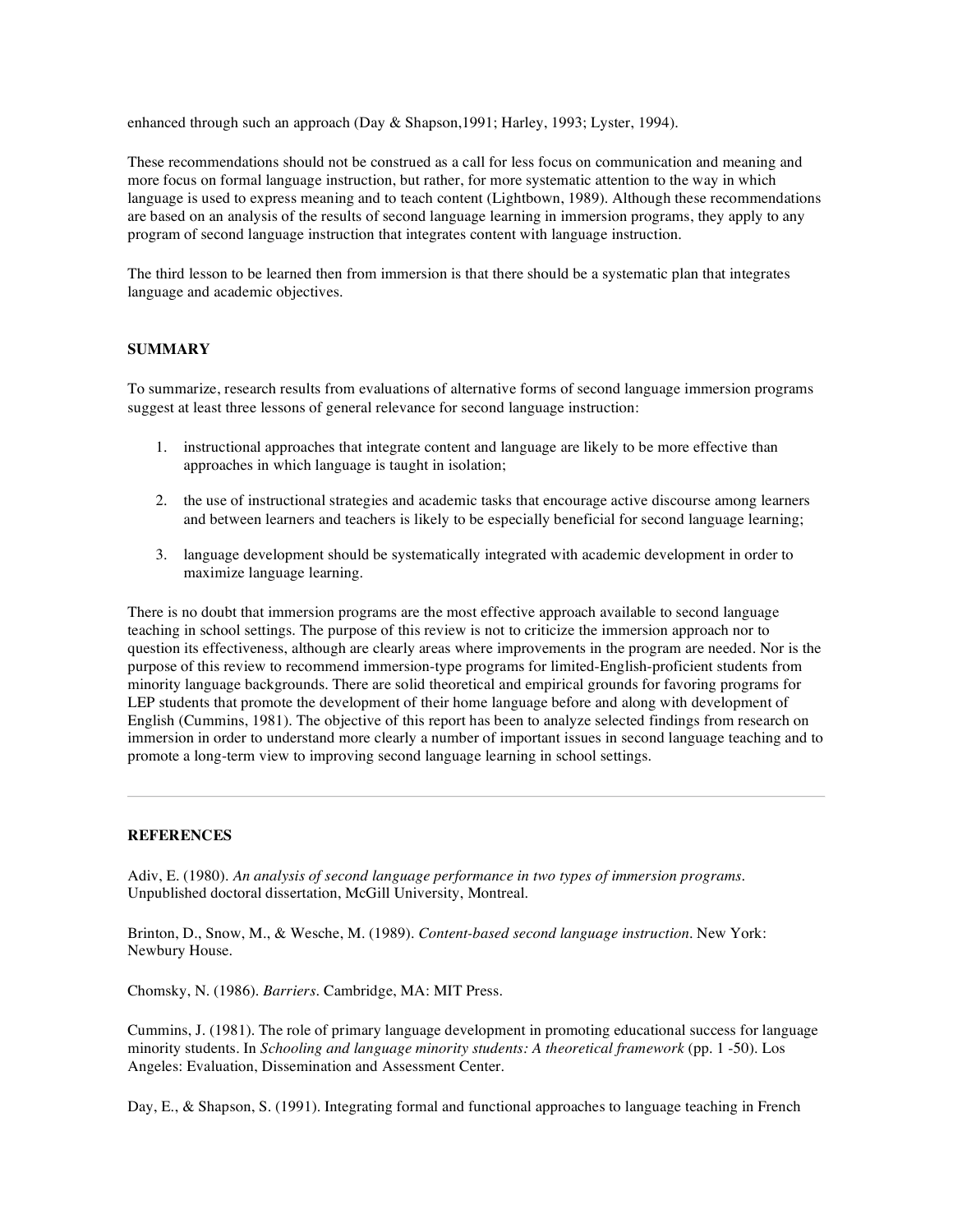immersion: An experimental study. *Language Learning, 41,* 25-58.

Ellis, R. (1984). *Classroom second language development.* Oxford: Pergamon.

Enright, D. D., & McCloskey, M. L. (1989). *Integrating English: Developing English language and literacy in the multilingual classroom.* Reading, MA: Addison Wesley.

Genesee, F. (1981). A comparison of early and late second language learning. *Canadian Modem Language Review, 13,115*-128.

Genesee, F. (1985). Second language learning through immersion: A review of U.S. programs. *Review of Educational Research, 55,* 541 -561.

Genesee, F. (1987). *Learning through two languages: Studies of Immersion and bilingual education.* Cambridge, MA: Newbury House.

Genesee, F., Holobow, N., Lambert, W. E., Cleghorn, A., & Walling, R. (1985). The linguistic and academic development of English-speaking children in French schools: Grade 4 outcomes. *Canadian Modem Language Review, 41,* 669-685.

Genesee, F., & Lambert, W. E. (1983). An experiment in trilingual education. *Child Development, 54,* 105-114.

Halliday, M. A. K. (1985). *Introduction to functional grammar.* London: Edward Amold.

Harley, B. (1993). Instructional strategies and SLA in early French immersion. *Studies in Second Language Acquisition, 15,* 245-260.

Harley, B., & Swain, M. (1984). An analysis of verb form and function in the speech of French immersion pupils. *Working Papers in Bilingualism, 14,* 31-46.

Heath, S. B. (1983). *Ways and words.* Cambridge, MA: Cambridge University Press.

Holobow, N., Genesee, F., & Lambert, W. E. (1987). *Summary of Kahnawake test results, spring 1987.* Unpublished report, McGill University, Montreal.

Krashen, S. D. (1985). *The input hypothesis: Issues and implications.* London: Longman.

Lambert, W. E., & Tucker, G. R. (1972). *Bilingual education of children: The St. Lambed experiment.* Rowley, MA: Newbury House.

Lamont, D., Penner, W., Blowers, T., Mosychuk, H., & Jones, J. (1976). *Evaluation of the second year of a bilingual (English-Ukrainian) program* Reported submitted to the Edmonton Public Schools.

Lengyel, C., & Genesee, F. (1975). *A case study of early second language reaming through immersion.* Unpublished bachelor's thesis, McGill University, Montreal.

Lightbown, P. M. (1989). Process product research on second language reaming in classrooms. In B. Harley, J. P. B. Allen, J. Cummins, & M. Swain (Eds.), *The development of bilingual proficiency.* Toronto: Ontario Institute for Studies in Education.

Lightbown, P., & Spada, N. (1994). An innovative program for primary ESL in Quebec. *TESOL Quarterly, 28,*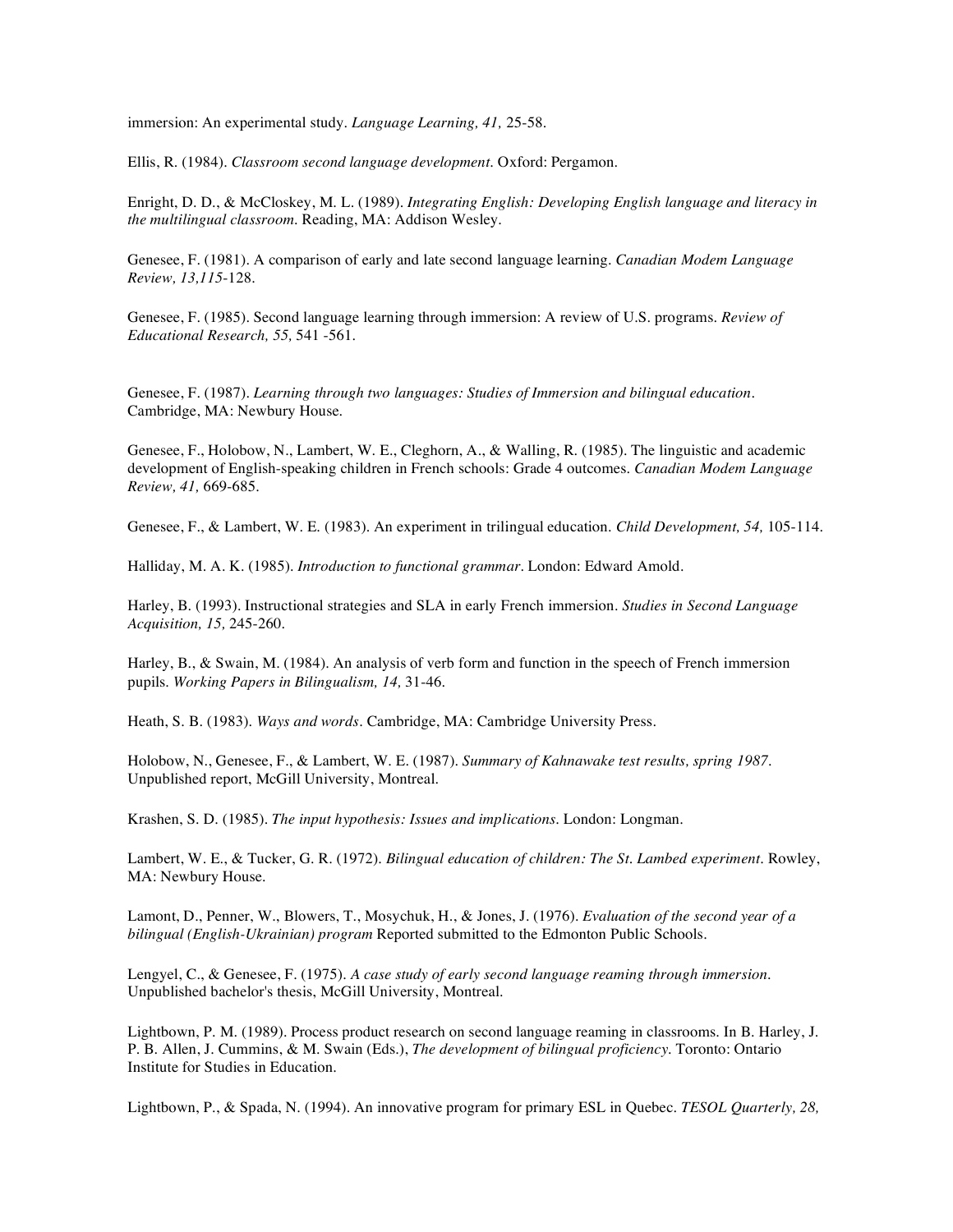(pp. 563-580).

Lindholm, K. (1990). Bilingual immersion education: Criteria for program development. In A. Padilla, H. Fairchild, & C. Valadez (Eds.), *Bilingual education: Issues and strategies* (pp.91 -105). Newbury Park, CA: Sage.

Lyster, R. (1994). The effect of functional-analytic teaching on aspects of French immersion students' sociolinguistic competence. *Applied Linguistics, 15,* 263-287.

MacLure, M., & French, P. (1981). A comparison of talk at home and at school. In G. Wells (Ed.), *Learning through interaction: The study of language development* (pp. 205-239). Cambridge, MA: Cambridge University Press.

Ochs, E. (1988). *Culture and language development.* New York: Cambridge University Press.

Short, D. (1991). *How to integrate language and content instruction: a training manual.* Washington, DC: Center for Applied Linguistics.

Short, D. (1994). Expanding middle school horizons: Integrating language, culture, and social studies. *TESOL Quarterly, 28,* (pp. 581-608).

Snow, M. A., Met, M., & Genesee, F. (1989). A conceptual framework for the integration of language and content in second/foreign language instruction. *TESOL Quarterly, 23,* 201-217.

Spilka, l. (197). Assessment of second language performance in immersion programs. *Canadian Modern Language Review, 32,* 543-540.

Stevens, F. (1976). *Second language learning in an activity-centered program.* Unpublished master's thesis, Concordia University, Montreal.

Swain, M. (1988). Manipulating and complementing content teaching to maximize second language learning. *TESL Canada Journal, 6,* 68-83.

Swain, M., & Carroll, S. (1987). The immersion observation study. In B. Harley, P. Allen, J. Cummins, & M. Swain (Eds.), The *development of bilingual proficiency. Final Report,* Vol. II (pp.190-263). Toronto: Modern Language Centre.

Swain, M., & Lapkin, S. (1982). *Evaluating bilingual education: A Canadian case study.* Clevedon, England: Multilingual Matters.

Wells, G. (1985). *Language development in the pre-school years.* Cambridge: Cambridge University Press.

This report was prepared with funding from the Office of Educational Research and Improvement (OERI) of the U.S. Department of Education, under Cooperative Agreement No. R117G10022. The findings and opinions expressed here are those of the author(s), and do not necessarily reflect the positions or policies of OERI.